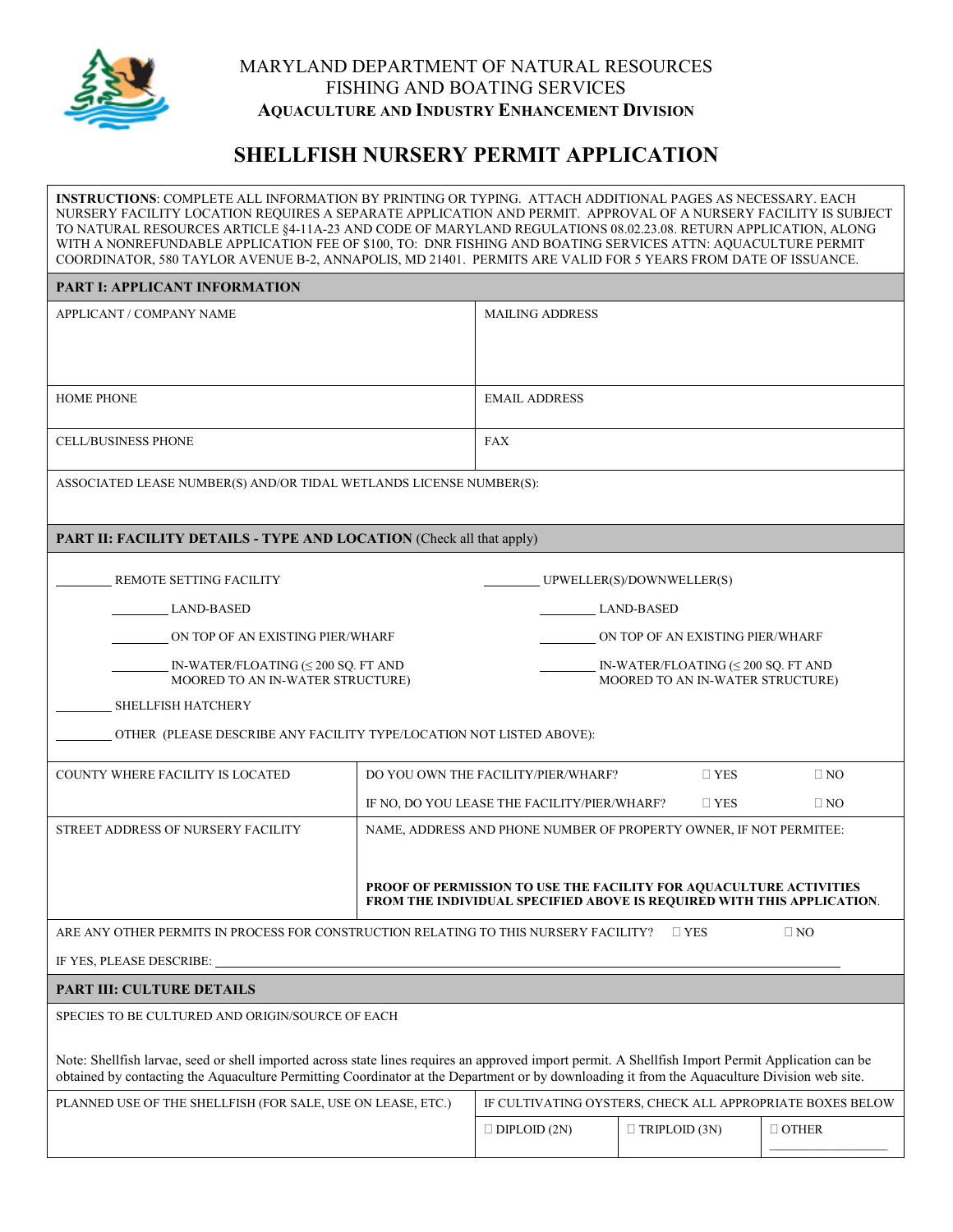## **PART IV: FACILITY SPECIFICATIONS**

|                                                                                                                                                                                                                                                                                                                                        | ADDITIONAL SHEETS AS NEEDED.                                                             |  | PLEASE PROVIDE ALL SPECIFICATIONS THAT APPLY FOR EACH FACILTY TYPE CHECKED ON PAGE ONE. ATTACH                                                 |                                    |                                                                                                                                                    |
|----------------------------------------------------------------------------------------------------------------------------------------------------------------------------------------------------------------------------------------------------------------------------------------------------------------------------------------|------------------------------------------------------------------------------------------|--|------------------------------------------------------------------------------------------------------------------------------------------------|------------------------------------|----------------------------------------------------------------------------------------------------------------------------------------------------|
| <i>BUILDINGS:</i>                                                                                                                                                                                                                                                                                                                      | QTY                                                                                      |  |                                                                                                                                                |                                    |                                                                                                                                                    |
| <b>UPWELLER/:</b>                                                                                                                                                                                                                                                                                                                      | QTY                                                                                      |  |                                                                                                                                                |                                    | USE(S) $\qquad \qquad \qquad \qquad \qquad \qquad \qquad \text{AREA OF EACH (sq. ft.)}$                                                            |
| <b>DOWNWELLER</b>                                                                                                                                                                                                                                                                                                                      |                                                                                          |  |                                                                                                                                                |                                    |                                                                                                                                                    |
| TANKS:                                                                                                                                                                                                                                                                                                                                 |                                                                                          |  |                                                                                                                                                |                                    | $USE(S)$ $AREA (sq. ft.)$ $VOLUME (gal.)$                                                                                                          |
|                                                                                                                                                                                                                                                                                                                                        |                                                                                          |  |                                                                                                                                                |                                    | $\text{USE}(S) \underbrace{\hspace{2cm}} \text{AREA (sq. ft.)} \underbrace{\hspace{2cm}} \text{VOLUME (gal.)}$                                     |
|                                                                                                                                                                                                                                                                                                                                        |                                                                                          |  |                                                                                                                                                |                                    |                                                                                                                                                    |
|                                                                                                                                                                                                                                                                                                                                        |                                                                                          |  | OTHER:                                                                                                                                         |                                    |                                                                                                                                                    |
|                                                                                                                                                                                                                                                                                                                                        | <b>PART V: WATER USE AND DISCHARGE</b>                                                   |  |                                                                                                                                                |                                    |                                                                                                                                                    |
|                                                                                                                                                                                                                                                                                                                                        |                                                                                          |  |                                                                                                                                                |                                    |                                                                                                                                                    |
|                                                                                                                                                                                                                                                                                                                                        |                                                                                          |  |                                                                                                                                                |                                    | $\Box$ FLOW-THROUGH (PUMPED)                                                                                                                       |
|                                                                                                                                                                                                                                                                                                                                        |                                                                                          |  |                                                                                                                                                |                                    | TIME OF YEAR OF OPERATION: $\square$ YEAR-ROUND $\square$ SEASONAL, SPECIFY MONTH(S) IN USE:                                                       |
|                                                                                                                                                                                                                                                                                                                                        |                                                                                          |  | WATER QUALITY CLASSIFICATION OF INTAKE OR AMBIENT WATER USED FOR CULTURE (CHECK ONE):*                                                         |                                    |                                                                                                                                                    |
| <b>APPROVED</b>                                                                                                                                                                                                                                                                                                                        |                                                                                          |  |                                                                                                                                                |                                    |                                                                                                                                                    |
| RESTRICTED                                                                                                                                                                                                                                                                                                                             |                                                                                          |  |                                                                                                                                                | (NEAR WASTE WATER TREATMENT PLANT) | PROHIBITED PROHIBITED PROHIBITED WITHIN CLOSED SAFETY ZONE NARRINA<br>(WITHIN 600')                                                                |
| *See the Maryland Department of the Environment (MDE) maps of Maryland Shellfish Harvest Areas<br>mde.maryland.gov/programs/Marylander/fishandshellfish/Pages/shellfishmaps.aspx<br>or call the MDE Shellfish Certification Division at (410) 537-3608 for information on the current classification of your desired nursery location. |                                                                                          |  |                                                                                                                                                |                                    |                                                                                                                                                    |
| <b>FOR FLOW-THROUGH OPERATIONS:</b>                                                                                                                                                                                                                                                                                                    |                                                                                          |  |                                                                                                                                                |                                    |                                                                                                                                                    |
| $\Box$ NO                                                                                                                                                                                                                                                                                                                              |                                                                                          |  |                                                                                                                                                |                                    |                                                                                                                                                    |
| BODY OF WATER TO RECEIVE DISCHARGE EFFLUENT DISCHARGE METHOD:                                                                                                                                                                                                                                                                          |                                                                                          |  |                                                                                                                                                |                                    |                                                                                                                                                    |
| TYPE AND CONCENTRATION OF ADDITIVES TO SYSTEM, IF ANY: THE RESERVE AND CONCENTRATION OF ADDITIVES TO SYSTEM, IF ANY:                                                                                                                                                                                                                   |                                                                                          |  |                                                                                                                                                |                                    |                                                                                                                                                    |
|                                                                                                                                                                                                                                                                                                                                        |                                                                                          |  |                                                                                                                                                |                                    |                                                                                                                                                    |
|                                                                                                                                                                                                                                                                                                                                        |                                                                                          |  |                                                                                                                                                |                                    | **Oyster aquaculture facilities that discharge wastewater to State waters OR appropriate (draw) tidal waters from a source different from the body |
| MDE at (410) 537-3323.                                                                                                                                                                                                                                                                                                                 |                                                                                          |  | of water receiving discharge may require an additional permit from MDE. For questions about appropriation or discharge permits, please contact |                                    |                                                                                                                                                    |
|                                                                                                                                                                                                                                                                                                                                        | PART VI: OPERATIONAL PLAN                                                                |  |                                                                                                                                                |                                    |                                                                                                                                                    |
|                                                                                                                                                                                                                                                                                                                                        |                                                                                          |  | SUPPLEMENTAL INFORMATION TO BE SUPPLIED WITH THIS APPLICATION USING ATTACHED PAGES:                                                            |                                    |                                                                                                                                                    |
| 1.                                                                                                                                                                                                                                                                                                                                     |                                                                                          |  | MAPS SHOWING THE FACILITY LOCATION AND POINT(S) OF DISCHARGE, WITH DIRECTIONS FROM THE NEAREST                                                 |                                    |                                                                                                                                                    |
|                                                                                                                                                                                                                                                                                                                                        |                                                                                          |  |                                                                                                                                                |                                    |                                                                                                                                                    |
| MAJOR ROADWAY. IF NOT FOUND AT A SEARCHABLE STREET ADDRESS, PLEASE PROVIDE GPS COORDINATES.<br>A DESCRIPTION OF THE ENTIRE CULTURE OPERATION, INCLUDING DETAILS OF ANY INFLOW OR EFFLUENT.<br>2.                                                                                                                                       |                                                                                          |  |                                                                                                                                                |                                    |                                                                                                                                                    |
| A DESCRIPTION OF SANITATION AND MAINTENANCE PRACTICES TO BE USED AT THE FACILITY, INCLUDING<br>3.                                                                                                                                                                                                                                      |                                                                                          |  |                                                                                                                                                |                                    |                                                                                                                                                    |
| MEASURES TAKEN TO PREVENT CONTAMINATION OF SHELLFISH.                                                                                                                                                                                                                                                                                  |                                                                                          |  |                                                                                                                                                |                                    |                                                                                                                                                    |
| SKETCHES AND/OR PHOTOS OF THE FACILITY LAYOUT, TANKS, UPWELLERS, ETC. WITH ALL DIMENSIONS LABELED.<br>4.                                                                                                                                                                                                                               |                                                                                          |  |                                                                                                                                                |                                    |                                                                                                                                                    |
| 5.                                                                                                                                                                                                                                                                                                                                     | A SOLID WASTE MANAGEMENT PLAN, WHICH DETAILS DISPOSAL OF MORTALITIES AND ANY BYPRODUCTS. |  |                                                                                                                                                |                                    |                                                                                                                                                    |
| 6.                                                                                                                                                                                                                                                                                                                                     |                                                                                          |  |                                                                                                                                                |                                    | IF YOUR OPERATION INCLUDES A HATCHERY, ALSO INCLUDE A DESCRIPTION OF ASSOCIATED INTAKE/DISCHARGE                                                   |
|                                                                                                                                                                                                                                                                                                                                        |                                                                                          |  |                                                                                                                                                |                                    | AND PUMP STRUCTURES, ALGAL PRODUCTION AND FEEDING METHODS, BIOSECURITY/FILTRATION METHODS FOR                                                      |

RAW WATER ENTERING THE FACILITY, AND ANY PLANNED ROUTINE MONITORING (I.E., ALGAL CULTURES, DISEASE OR CONTAMINATION, NUTRIENT DISCHARGE, ETC.).